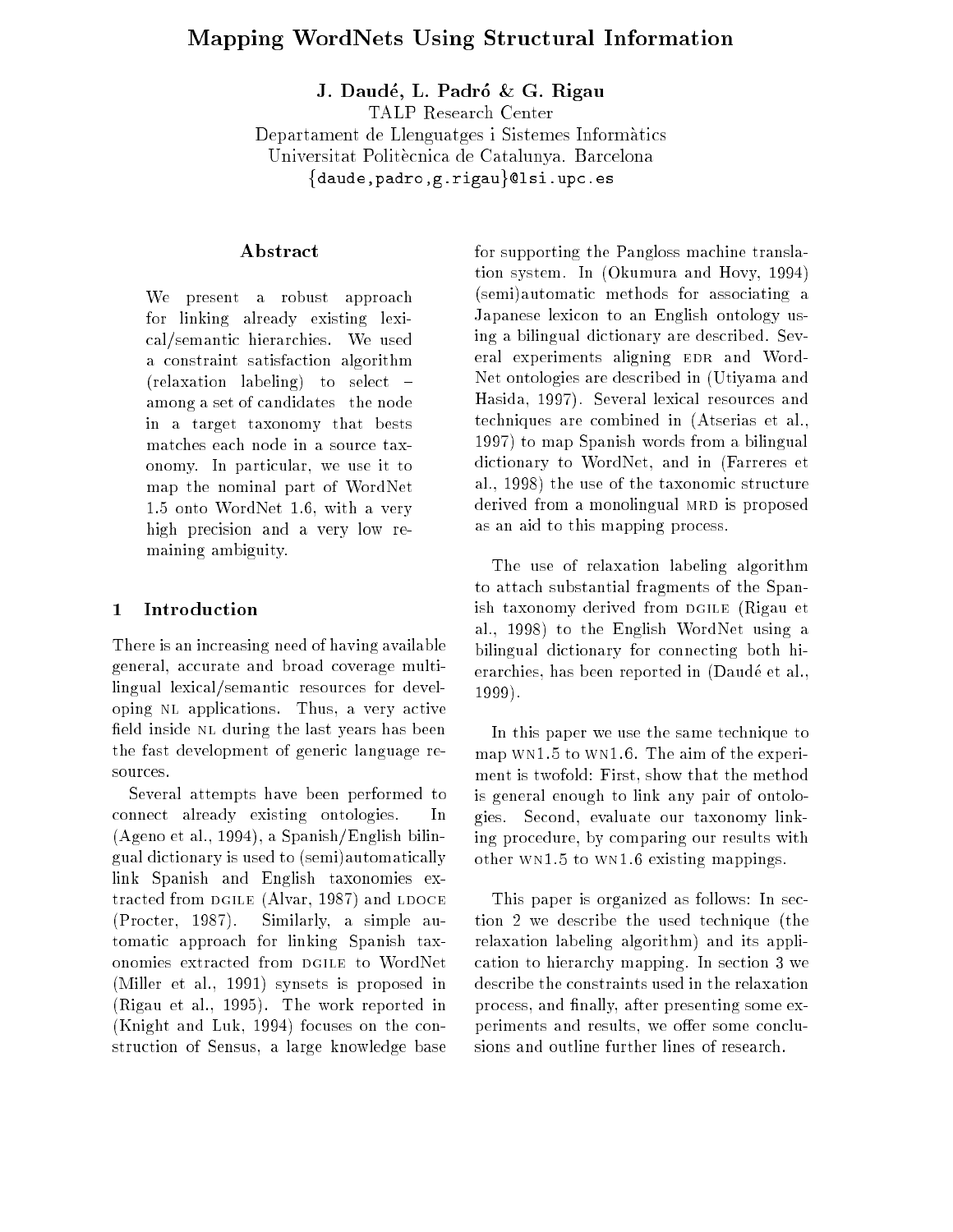## 2 Application of Relaxation Labeling to NLP

Relaxation labeling (RL) is a generic name for a family of iterative algorithms which perform function optimization, based on local information. See (Torras, 1989) for a summary. Its most remarkable feature is that it can deal with any kind of constraints, thus, the model can be improved by adding any constraints available, and the algorithm is independent of the complexity of the model. That is, we can use more sophisticated constraints without changing the algorithm.

The algorithm has been applied to pos tagging (Màrquez and Padró, 1997), shallow parsing (Voutilainen and Padro, 1997) and to word sense disambiguation (Padró, 1998).

Although other function optimization algorithms could have been used (e.g. genetic algorithms, simulated annealing, etc.), we found RL to be suitable to our purposes, given its ability to use models based on context constraints, and the existence of previous work on applying it to NLP tasks.

Detailed explanation of the algorithm can be found in (Torras, 1989), while its application to nlp tasks, advantages and drawbacks are addressed in (Padró, 1998).

## 2.1 Algorithm Description

The Relaxation Labeling algorithm deals with a set of variables (which may represent words, synsets, etc.), each of which may take one among several different labels (POS tags, senses, MRD entries, etc.). There is also a set of constraints which state compatibility or incompatibility of a combination of pairs variable-label.

The aim of the algorithm is to find a weight assignment for each possible label for each variable, such that (a) the weights for the labels of the same variable add up to one, and (b) the weight assignment satisfies  $-t_0$ the maximum possible extent- the set of constraints.

Summarizing, the algorithm performs constraint satisfaction to solve a consistent labeling problem. The followed steps are:

- 1. Start with a random weight assignment.
- 2. Compute the support value for each label of each variable. Support is computed according to the constraint set and to the current weights for labels belonging to context variables.
- 3. Increase the weights of the labels more compatible with the context (larger support) and decrease those of the less compatible labels (smaller support). Weights are changed proportionally to the support received from the context.
- 4. If a stopping/convergence criterion is satisfied, stop, otherwise go to step 2. We use the criterion of stopping when there are no more changes, although more sophisticated heuristic procedures may also be used to stop relaxation processes (Eklundh and Rosenfeld, 1978; Richards et al., 1981).

The cost of the algorithm is proportional to the product of the number of variables by the number of constraints.

#### $2.2$ Application to taxonomy mapping

As described in previous sections, the problem we are dealing with is to map two taxonomies. In this particular case, we are interested in mapping wn1.5 to wn1.6, that is, assign each synset of the former to at least one synset of the later.

The modeling of the problem is the following:

- Each wn1.5 synset is a variable for the relaxation algorithm. We will refer to it as source synset and to wn1.5 as source taxonomy.
- The possible labels for that variable are all the wn1.6 synsets which contain a word belonging to the source synset. We will refer to them as target synsets and to wn1.6 as target taxonomy.
- The algorithm will need constraints stating whether a wn1.6 synset is a suitable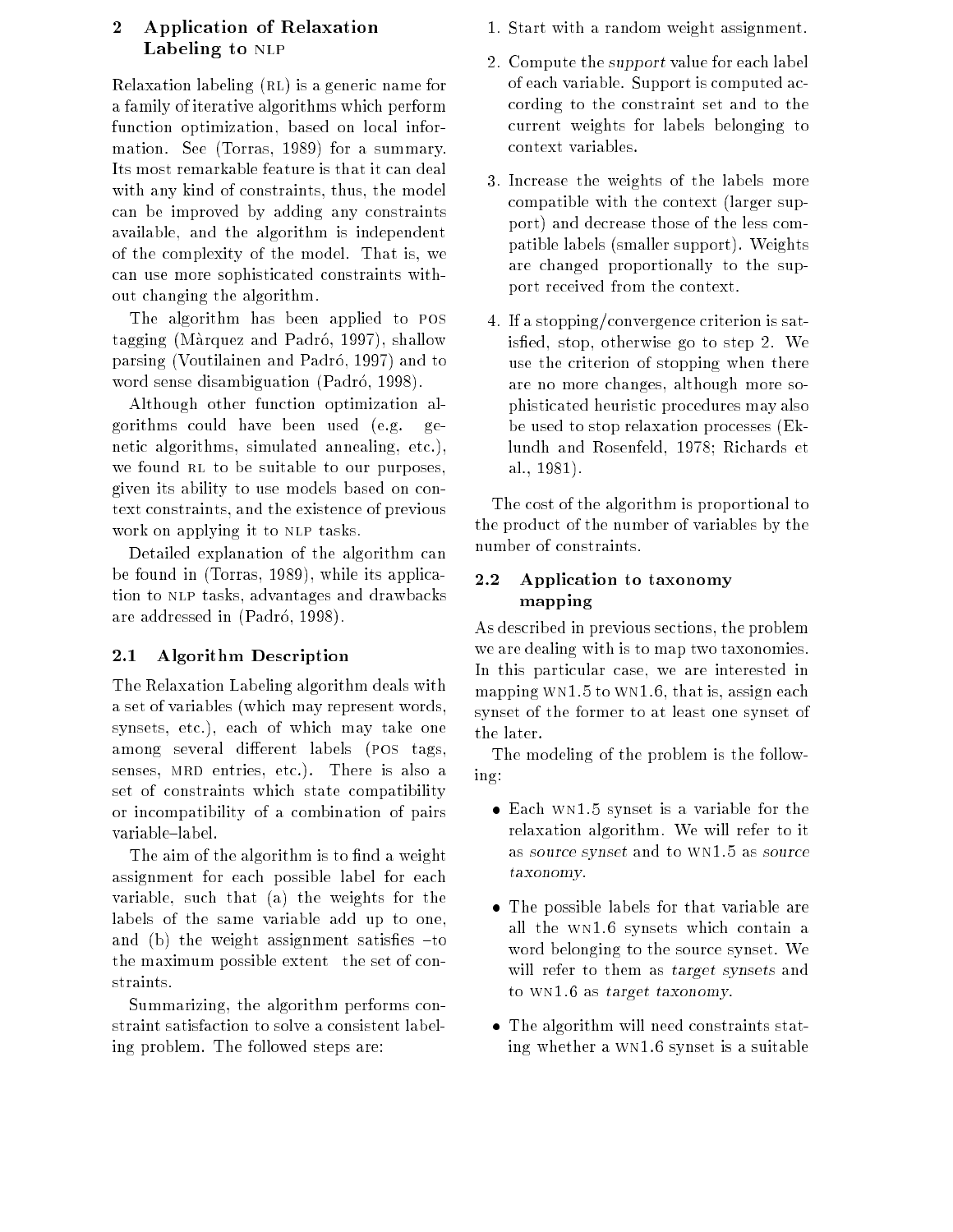assignment for a wn1.5 synset. As described in section 3, these constraints will rely on the taxonomy structure.

### 3 The Constraints

Constraints are used by the relaxation labeling algorithm to increase or decrease the weight for a variable label. In our case, constraints increase the weights for the connections between a source synset and a target synset. Increasing the weight for a connection implies decreasing the weights for all the other possible connections for the same source synset. To increase the weight for a connection, constraints look for already connected nodes that have the same relationships in both taxonomies.

Although there is a wide range of relationships between WordNet synsets which can be used to build constraints, we have focused on the hyper/hyponym relationships. That is, we increase the weight for a connection when the involved nodes have hypernyms/hyponyms also connected. We consider hyper/hyponym relationships either directly or indirectly (i.e. ancestors or descendants), depending on the kind of constraint used.

Figure 1 shows an example of possible connections between two taxonomies. Connection  $C_4$  will have its weight increased due to  $C_5$ ,  $C_6$  and  $C_1$ , while connections  $C_2$  and  $C_3$ will have their weights decreased.



Figure 1: Example of connections between taxonomies.

We distinguish different kinds of constraints, depending on whether we consider hyponyms, hypernyms or both, on whether

we consider those relationships direct or indirect, and on in which of both taxonomies we do so. Each constraint may be used alone or combined with others.

Below we describe all kinds of constraint used. They are labeled with a three-character code (xyz), which must be read as follows: The first character  $(X)$  indicates how the hyper/hyponym relationship is considered in the source taxonomy: only for immediate nodes (i) or for any (a) ancestor/descendant. The second character (y) codes the same information for the target taxonomy side. The third character indicates whether the constraints requires the existence of a connected hypernym  $(E)$ , hyponym  $(O)$ , or both  $(B)$ .

iie constraint: The simplest constraint is to check whether the connected nodes have respective direct hypernyms also connected. IIE stands for immediate source(i), immediate target (i) hypernym  $(E).$ 

This constraint will increase the weights for those connections in which the immediate hypernym of the source node is connected with the immediate hypernym of the target node.

- weight for that connections in which an immediate hyponym of the source node is connected to an immediate hyponym of the target node.
- iib constraint: This constraint increases the weight for the connections in which the immediate hypernym of the source node is connected to the immediate hypernym of the target node and an immediate hyponym of the source is connected to an immediate hyponym of the target.
- ii constraints. If we use constraints iie, iio and IIB at the same time, weights will be modied for words matching any of the constraints. That is, we are additively combining constraints. In the case where two of them apply, their effects will be added. If they have opposite effects, they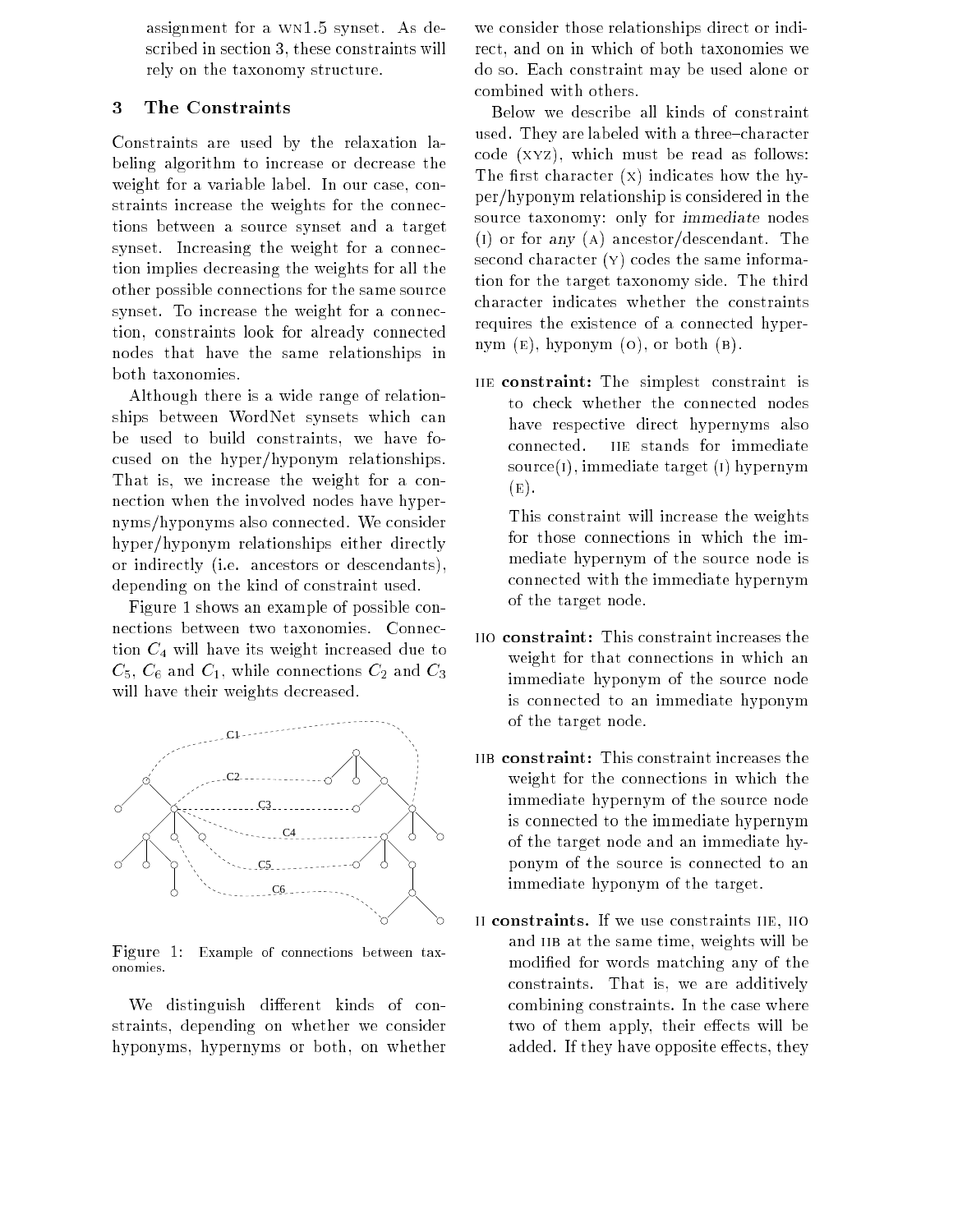will cancel each other. Figure 2 shows a graphical representation of all ii constraints.



Figure 2: ii constraints.

The arrows indicate an immediate hypernymy relationship. The nodes on the left hand side correspond to the source taxonomy and the nodes on the right to the target hierarchy. The dotted line is the connection which weight will be increased due to the existence of the connection indicated with a continuous line.

- the weight for the connections in which  $\mathbf{t}$  the connections in which for the connections in which for the connections in which for the connections in which for the connections in  $\mathbf{t}$ an ancestor of the source node is connected to the immediate hypernym of the target node.
- the weight for the connections in which a descendant of the source node is connected to an immediate hyponym of the target node.
- the weight for the connections in which an ancestor of the source node is connected to the immediate hypernym of the target node and a descendant of the source node is connected to an immediate hyponym of the target node.
- ai constraints. If we use constraints aie, aio and aib simultaneously, we apply either a hypernym constraint, either a hyponym constraint or either both of them. In the last case, the joint constraint is also applied. This means than connections with matching hypernym and hy-

ponym will have their weights doubly increased. Figure 3 shows a graphical representation of all AI constraints.



Figure 3: ai constraints.

In this figure, the  $+$  sign indicates that the hypernymy relationship represented by the arrow does not need to be immediate. In this case, this iteration is only allowed in the source taxonomy.

ia constraints: Are symmetrical to ai constraints. In this case, recursion is allowed only on the target taxonomy.

Figure 4 shows a graphical representation of all ia constraints.



Figure 4: ia constraints.

nations, but allowing recursion on both sides.

Figure 5 shows a graphical representation of all aa constraints.

#### **Experiments and Results**  $\overline{\mathbf{4}}$

In the performed tests we used simultaneously all constraints with the same recursion pattern. This yields the packs: ii, ai, ia and aa.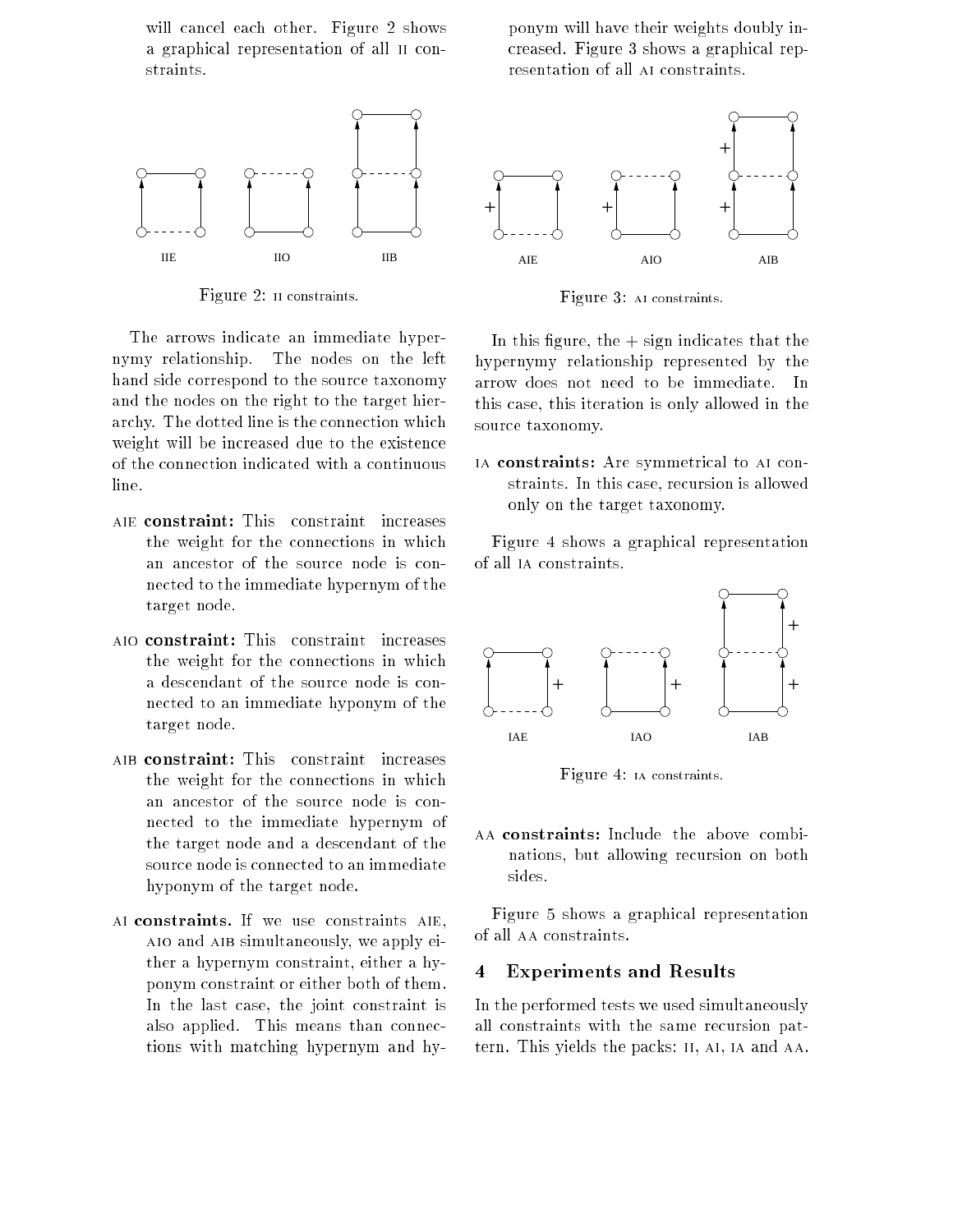

Figure 5: aa constraints.

Results are reported only for the later, since it is the most informed constraint set.

We also compared our mapping with the SenseMap provided by Princeton<sup>1</sup> , and the coincidence was quite high, specially in the cases in which  $SenseMap$  has a high confidence score. Details can be found in section 4.1.

In order to perform the comparison, we had to convert SenseMap, which is a sense mapping (that is, it maps each variant in wn1.5 to a variant in wn1.6), into a synset mapping, which is what our algorithm does. Since synsets are coarser than senses, the conversion is straightforward. When two senses in the same 1.5 synset were assigned two senses in different 1.6 synsets, we took both targets as valid, slightly increasing the remaining ambiguity of SenseMap.

The results are computed over the synsets with at least one candidate connection, which represent 99.1% of wn1.5. We consider ambiguous synsets those with more than one candidate connection.

Table 1 presents the amount of nodes for which disambiguation is performed, and some candidate connections discarded (i.e. they do not keep as possible all the candidates).

|          | ambiguous | overall |
|----------|-----------|---------|
| SenseMap | 98.0%     | 99.2%   |
| RT.      | 99.8%     | 99.9%   |

Table 1: Coverage of wn1.5 for both mappings.

Table 2 presents an estimation of how many

http://www.cogsci.princeton.edu/~wn/

of those assignment were right, as well as the precision for SenseMap, computed under the same conditions. Those figures were computed by manually linking to wn1.6 a sample of 1900 synsets randomly chosen from wn1.5, and then use this sample mapping as a reference to evaluate all mappings. These figures show that our system performs a better mapping than  $SenseMap$ . The difference between both mappings is significant at a  $95\%$  confidence level.

|                     | ambiguous         | overall           |  |  |
|---------------------|-------------------|-------------------|--|--|
| SenseMap            | $93.3\% - 96.9\%$ | $96.9\% - 98.6\%$ |  |  |
| RL $(\delta = 0.3)$ | $96.5\% - 97.7\%$ | $98.4\% - 98.9\%$ |  |  |
| RL $(\delta = 0.4)$ | $97.0\%{-}97.6\%$ | $98.6\% - 98.9\%$ |  |  |
| RL $(\delta = 0.5)$ | $97.2\% - 97.6\%$ | 98.7%-98.9%       |  |  |

Table 2: Precision-recall results for both  $WN1.5-WN1.6$  mappings.

Since relaxation labeling performs a weight assignment for each possible connection, we can control the remaining ambiguity (and thus the recall/precision tradeoff) by changing the threshold  $(\delta)$  that the weight for a connection has to reach to be considered a solution. Although higher thresholds maintain recall and produce a higher precision, differences are not statistically signicant.

#### 4.1 Coincidence of Both Mappings

For each condence group in the Princeton mapping, the soft agreement column in table 3 indicates the percentage of wn1.5 synsets in which our system proposes at least one connection also proposed by the Princeton mapping. The hard agreement column indicates the amount of connections proposed by our system also proposed by Princeton mapping.

The agreement between both systems is quite high, specially for the groups with a high confidence level. This is quite reasonable, since a perfect system would be expected to agree with the assignments in  $20\%$  confidence group of SenseMap only about 20% of the times. It also must be taken into account that for low confidence groups, SenseMap is much more ambiguous.

<sup>&</sup>lt;sup>1</sup> See WN web page at where we we have at the page at the second second terms of the second second terms of the second second terms of the second second terms of the second second terms of the second second second second second second second se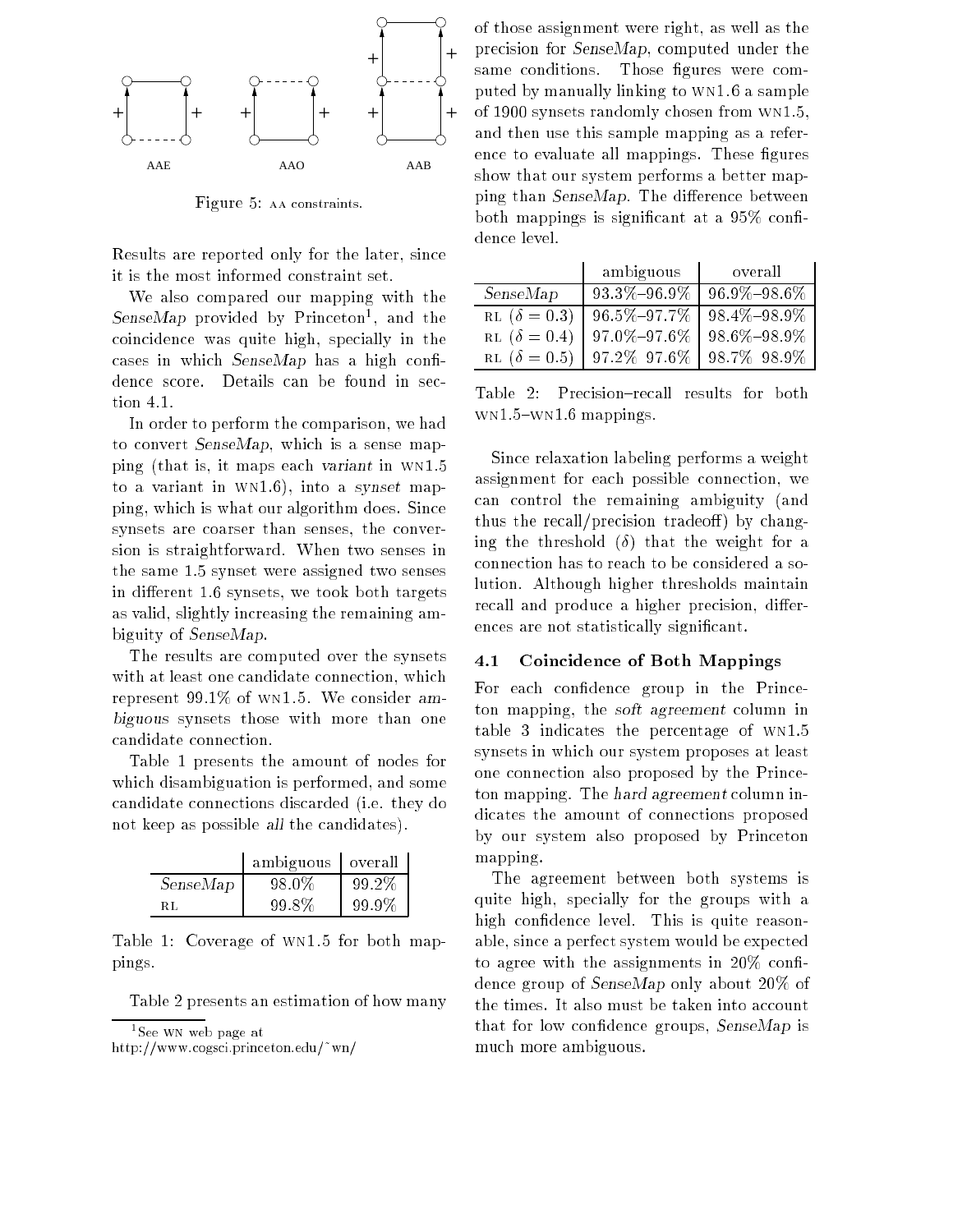|            | Agreement      |       |                |       |                |          |
|------------|----------------|-------|----------------|-------|----------------|----------|
| confidence | $\delta = 0.3$ |       | $\delta = 0.4$ |       | $\delta = 0.5$ |          |
| group      | hard           | soft  | hard           | soft  | hard           | soft     |
| monosemous | 96.9%          | 97.3% | $97.0\%$       | 97.3% | 97.1%          | 97.2%    |
| $100\%$    | 88.6%          | 90.4% | 89.1%          | 90.1% | 89.5%          | 89.8%    |
| 90%        | 87.9%          | 89.8% | 88.4%          | 89.3% | 88.7%          | 89.1%    |
| 80%        | 69.3%          | 70.2% | 70.1%          | 70.5% | 70.4%          | 70.4%    |
| 70%        | 76.5%          | 78.0% | 76.4%          | 77.6% | 76.5%          | 76.8%    |
| 60%        | 53.8%          | 53.8% | 53.8%          | 53.8% | 53.8%          | 53.8%    |
| 50%        | 68.4%          | 81.2% | 72.7%          | 77.4% | 72.7%          | 77.4%    |
| 40%        | 50.7%          | 50.8% | $50.8\%$       | 50.8% | 50.8%          | $50.8\%$ |
| 30%        | 65.3%          | 65.3% | 65.3%          | 65.3% | 65.3%          | 65.3%    |
| 20%        | 32.6%          | 32.6% | 32.6%          | 32.6% | 32.6%          | 32.6%    |
| subtotal   | 87.3%          | 89.1% | 87.8%          | 88.8% | 88.3%          | 88.6%    |
| Total      | 93.6%          | 94.5% | 93.8%          | 94.4% | $94.1\%$       | $94.2\%$ |

Table 3: Agreement between both mappings.

The average remaining ambiguity in Princeton mapping and in the mapping performed by the relaxation labeling algorithm is shown respectively in columns SenseMap ambiguity and rl ambiguity of table 4.

Our system proposes, in most cases, a unique wn1.6 synset for each wn1.5 synset. The average ranges from 1.001 to 1.007 proposals per synset depending on the chosen  $\delta$ threshold, while the Princeton mapping has an average of 1.007.

Summarizing, the obtained results point that our system is able to produce a less ambiguous assignment than SenseMap, with a significantly higher accuracy and wider coverage.

In addition, our system only uses structural information (namely, hyper/hyponymy relationships) while SenseMap uses synset words, glosses, and other information in WordNet. On the one hand, when information other than taxonomy structure is used results might be even better. On the other hand, for cases in which such information is not available (e.g. further development of EuroWordNets in new languages), structure may provide a reliable basis.

## 5 Conclusions & Further Work

We have applied the relaxation labeling algorithm to assign an appropriate node in a target taxonomy to each node in a source taxonomy, using only hyper/hyponymy information.

Results on wn1.5 to wn1.6 mapping have been reported. The high precision achieved provides further evidence that this technique {previously used in (Daude et al., 1999) to link a Spanish taxonomy to  $WN1.5$  constitutes an accurate method to connect taxonomies, either for the same or different languages. Further extensions of this technique to include information other than structural may result in a valuable tool for those concerned with the development and improvement of large lexical or semantic ontologies.

The results obtained up to now seem to indicate that:

- The relaxation labeling algorithm is a good technique to link two different hierarchies. For each node with several possible connections, the candidate that best matches the surrounding structure is selected.
- The structural information provides enough knowledge to accurately link taxonomies. Experiments on mapping tax-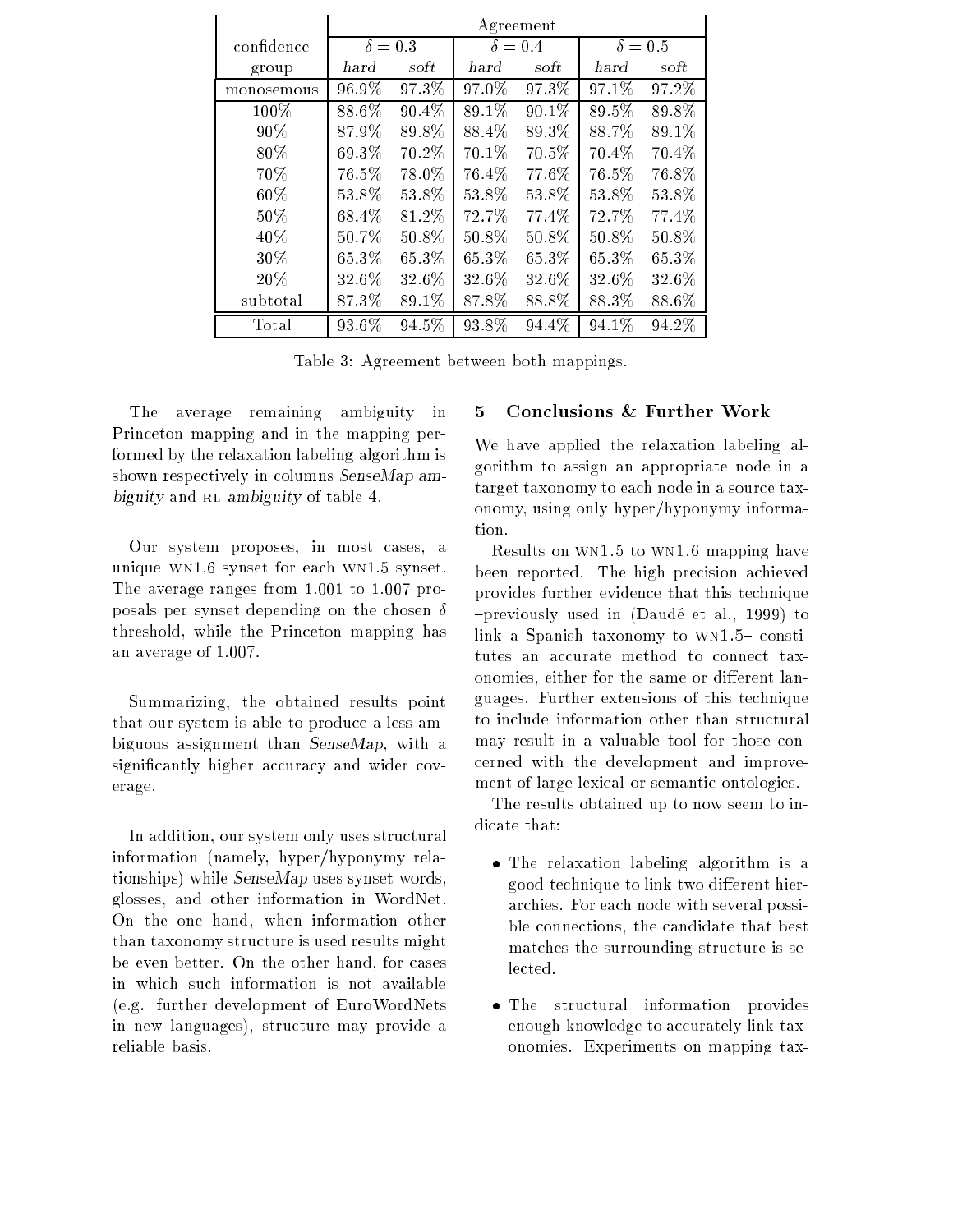| Confidence |       | SenseMap  | RL ambiguity   |                |                |
|------------|-------|-----------|----------------|----------------|----------------|
| group      | Size  | ambiguity | $\delta = 0.3$ | $\delta = 0.4$ | $\delta = 0.5$ |
| monosemous | 45807 | 1.003     | 1.001          | 1.001          | 1.001          |
| $100\%$    | 20075 | 1.000     | 1.020          | 1.011          | 1.003          |
| 90%        | 2977  | 1.007     | 1.022          | 1.010          | 1.005          |
| 80%        | 326   | 1.080     | 1.018          | 1.009          | 1.000          |
| 70%        | 249   | 1.024     | 1.020          | 1.012          | 1.004          |
| $60\%$     | 93    | 1.043     | 1.000          | 1.000          | 1.000          |
| $50\%$     | 32    | 1.063     | 1.125          | 1.064          | 1.064          |
| 40%        | 67    | 1.448     | 1.031          | 1.015          | 1.000          |
| $30\%$     | 65    | 1.569     | 1.000          | 1.000          | 1.000          |
| 20%        | 209   | 2.215     | 1.031          | 1.025          | 1.020          |
| subtotal   | 24093 | 1.016     | 1.020          | 1.011          | 1.003          |
| Total      | 69900 | 1.007     | 1.007          | 1.006          | 1.001          |

Table 4: Average remaining ambiguity of both mappings.

onomies automatically extracted from a Spanish MRD to WN1.5 (Daudé et al., 1999) show that the technique may be useful even when both taxonomies belong to different languages or have structures less similar than in the case reported in this paper.

 The system produces a good assignment for wn mapping, based only on hyper/hyponymy relationships, which is specially useful when no other information is available (i.e. in the case of mapping the EuroWN hierarchies). The remaining ambiguity is low with a high accuracy, and precision-recall tradeoff may be controlled by adjusting the  $\delta$  threshold.

Some issues to address for improving the algorithm performance, and to exploit its possibilities are:

- Use other relationships than hyper/hyponymy as constraints to select the best connection. Relationships as sibling, cousin, etc. could be used. In addition, wn provides other relationships such as synonymy, meronymy, etc. which could also provide useful constraints.
- Use other available information, such as

synset words, glosses, etc. in the wn to  $\cdots$  mapping two  $\cdots$ 

- Link the verbal, adjectival, and adverbial parts of wn1.5 and wn1.6.
- Test the performance of the technique to link other structures (e.g WN-EDR, WN- $LDOCE$ , dutch-WN, italian-WN,  $\dots$ ).
- Use it to link taxonomies for new languages to EuroWordNet.
- Give a step beyond the source-to-target vision, and map the taxonomies in a symmetrical philosophy, that is, each node of each taxonomy is assigned to a node in the other taxonomy. This should increase the coverage, and reinforce/discard connections that may be weak when assigned only in one direction. This could even open the doors to many-to-many taxonomy mapping.

## 6 Acknowledgments

This research has been partially funded by the the UE Commission (NAMIC IST-1999- 12392), by the Spanish Research Department (TIC98-423-C06-06) and by the Catalan Research Department, through the CREL pro ject and the Quality Research Group Programme (GRQ93-3015).